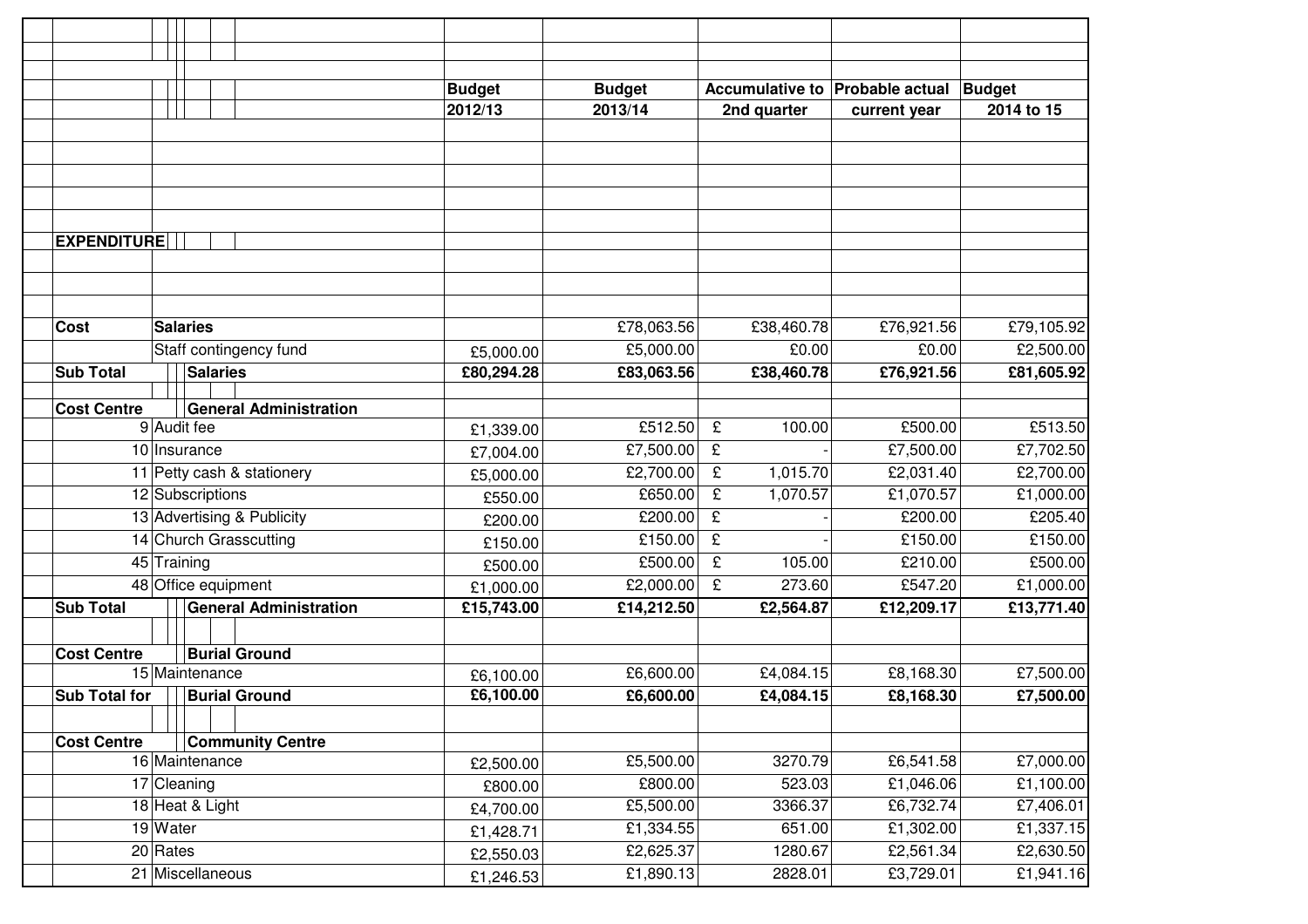| 22 Grounds Maintenance                                   | £2,235.00   | £2,320.00   | 3698.58    | £5,257.00   | £4,000.00   |
|----------------------------------------------------------|-------------|-------------|------------|-------------|-------------|
| $23$ Bar                                                 | £1,766.72   | £2,857.31   | 1393.81    | £2,787.62   | £2,862.89   |
| 53 Contingency Fund                                      |             | £10,000.00  | 0.00       | £0.00       | £5,000.00   |
| 54 Performing Rts Soc Licence                            |             | £700.00     | 0.00       | £0.00       | £700.00     |
| <b>Sub Total for</b><br><b>Community Centre</b>          | £17,226.99  | £33,527.36  | £17,012.26 | £34,024.52  | £33,977.71  |
|                                                          |             |             |            |             |             |
| <b>Cost Centre</b><br><b>Amenities</b>                   |             |             |            |             |             |
| 25 Loan repayment (PWLB)                                 | £8,713.26   | £8,931.09   | 4356.63    | £8,713.26   | £8,713.26   |
| 27 Open Spaces (village green)                           | £5,600.00   | £5,600.00   | 0.00       | £0.00       | £5,600.00   |
| 28 Contingency Fund for Amenities maint                  | £0.00       | £1,500.00   | 1893.88    | £3,787.76   | £3,890.03   |
| Sub Total for<br><b>Amenities</b>                        | £24,313.26  | £16,031.09  | 6250.51    | £12,501.02  | £18,203.29  |
|                                                          |             |             |            |             |             |
| <b>Cost Centre</b><br><b>Playing Field</b><br>$29$ Grant |             |             |            |             |             |
|                                                          | £9,349.00   | £9,403.00   | 4701.50    | £9,403.00   | £10,600.00  |
| 30 Grasscutting                                          | £4,409.84   | £5,000.00   | 2559.27    | £5,118.54   | £5,256.74   |
| New play equipment                                       |             |             |            |             |             |
| <b>Playing Field</b><br><b>Sub Total for</b>             | £13,758.84  | £14,403.00  | £7,260.77  | £14,521.54  | £15,856.74  |
|                                                          |             |             |            |             |             |
| 31 Youth Activities                                      | £2,000.00   | £2,000.00   | £1,435.00  | £2,000.00   | £2,000.00   |
| <b>Sub Total for</b><br><b>Youth Activities</b>          | £2,000.00   | £2,000.00   | £0.00      | £0.00       | £2,000.00   |
| <b>Section 137</b><br><b>Cost Centre</b>                 |             |             |            |             |             |
| 32 Section 137                                           | £300.00     | £300.00     | £100.00    | £300.00     | £500.00     |
| Sub Total for<br><b>Section 137</b>                      | £300.00     | £300.00     | £0.00      | £0.00       | £500.00     |
|                                                          |             |             |            |             |             |
| <b>TOTAL EXPENDITURE</b>                                 | £159,736.37 | £170,137.52 | £75,633.34 | £158,346.11 | £173,415.06 |
|                                                          |             |             |            |             |             |
|                                                          |             |             |            |             |             |
| <b>INCOME</b>                                            |             |             |            |             |             |
| <b>Cost Centre</b><br>Income<br>33 Miscellaneous         | £0.00       | £102.50     | £50.00     | £100.00     | £102.70     |
| 34 Interest on investments                               |             | £3,156.20   | £1,539.61  | £3,079.22   | £3,162.36   |
| 35 Burial Ground                                         | £1,903.93   |             |            |             | £2,926.95   |
|                                                          | £4,429.00   | £2,921.25   | £1,425.00  | £2,850.00   |             |
| Income<br>Sub Total for                                  | £6,332.93   | £6,179.95   | £3,014.61  | £6,029.22   | £6,192.01   |
| <b>Community centre income</b><br><b>Cost Centre</b>     |             |             |            |             |             |
| 36 Hirers-regular                                        | £26,725.82  | £35,000.00  | £13,902.17 | £27,804.34  | £27,804.34  |
| 37 Hirers-casual                                         | £4,900.35   | £11,043.21  | £5,386.93  | £10,773.86  | £10,773.86  |
| 38 Bar takings                                           | £4,866.54   | £6,561.11   | £3,200.54  | £6,401.08   | £6,401.08   |
| 39 Police                                                | £1,929.62   | £3,480.84   | £1,697.97  | £3,395.94   | £3,395.94   |
|                                                          |             |             |            |             |             |